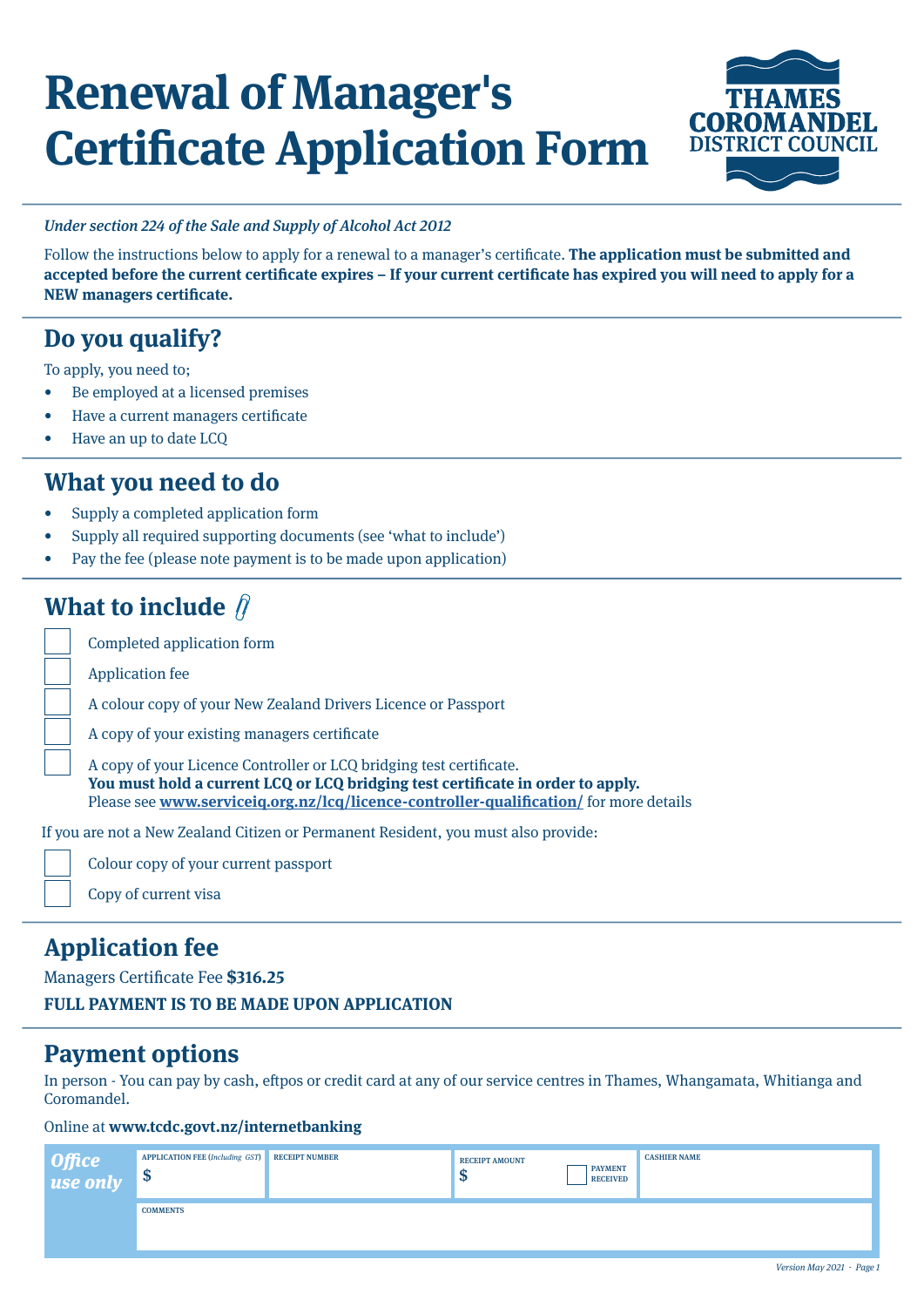# **Application for Renewal Manager's Certificate**



Section 224, Sale and Supply of Alcohol Act 2012

To the Secretary of the Thames-Coromandel District Licensing Committee this application is made in accordance with the details set out below.

## **Certificate details**

| Do you have a current Managers Certificate? | <b>YES</b> (supply<br>details below) |                                         | NO (if your certificate has expired you need to apply for a<br>NEW managers certificate |
|---------------------------------------------|--------------------------------------|-----------------------------------------|-----------------------------------------------------------------------------------------|
| Certificate<br>number                       |                                      | Expiry date<br>$\frac{1}{1}$ dd/mm/yyyy |                                                                                         |

## **Applicant details**

| 2) | <b>Full name</b>                                                                     |                           |                                      |  |  |  |
|----|--------------------------------------------------------------------------------------|---------------------------|--------------------------------------|--|--|--|
|    | Are you known by any other<br>names (eg. maiden, aliases)                            |                           |                                      |  |  |  |
|    | Occupation                                                                           |                           |                                      |  |  |  |
|    | Contact phone<br>number                                                              |                           | Email<br>address                     |  |  |  |
|    | <b>Residential address</b>                                                           |                           | Postal address for service documents |  |  |  |
|    |                                                                                      |                           |                                      |  |  |  |
|    | Applicant's date<br>of birth                                                         |                           | Gender                               |  |  |  |
|    | <b>Drivers Licence</b><br>Number                                                     |                           | Passport<br>number                   |  |  |  |
| 3) | Are you a New Zealand citizen or permanent resident?                                 |                           | <b>YES</b><br>N <sub>O</sub>         |  |  |  |
|    | (Ensure you have provided a copy of your work visa)                                  |                           |                                      |  |  |  |
| 4) | Do you have any Criminal Convictions?                                                | <b>YES</b>                | N <sub>O</sub>                       |  |  |  |
|    | If YES, what was the nature of the offence, date of conviction and penalty suffered? |                           |                                      |  |  |  |
|    | <b>Nature of the offence</b>                                                         | <b>Date of conviction</b> | <b>Penalty Suffered</b>              |  |  |  |
|    |                                                                                      |                           |                                      |  |  |  |
|    |                                                                                      |                           |                                      |  |  |  |
|    |                                                                                      |                           |                                      |  |  |  |
|    |                                                                                      |                           |                                      |  |  |  |